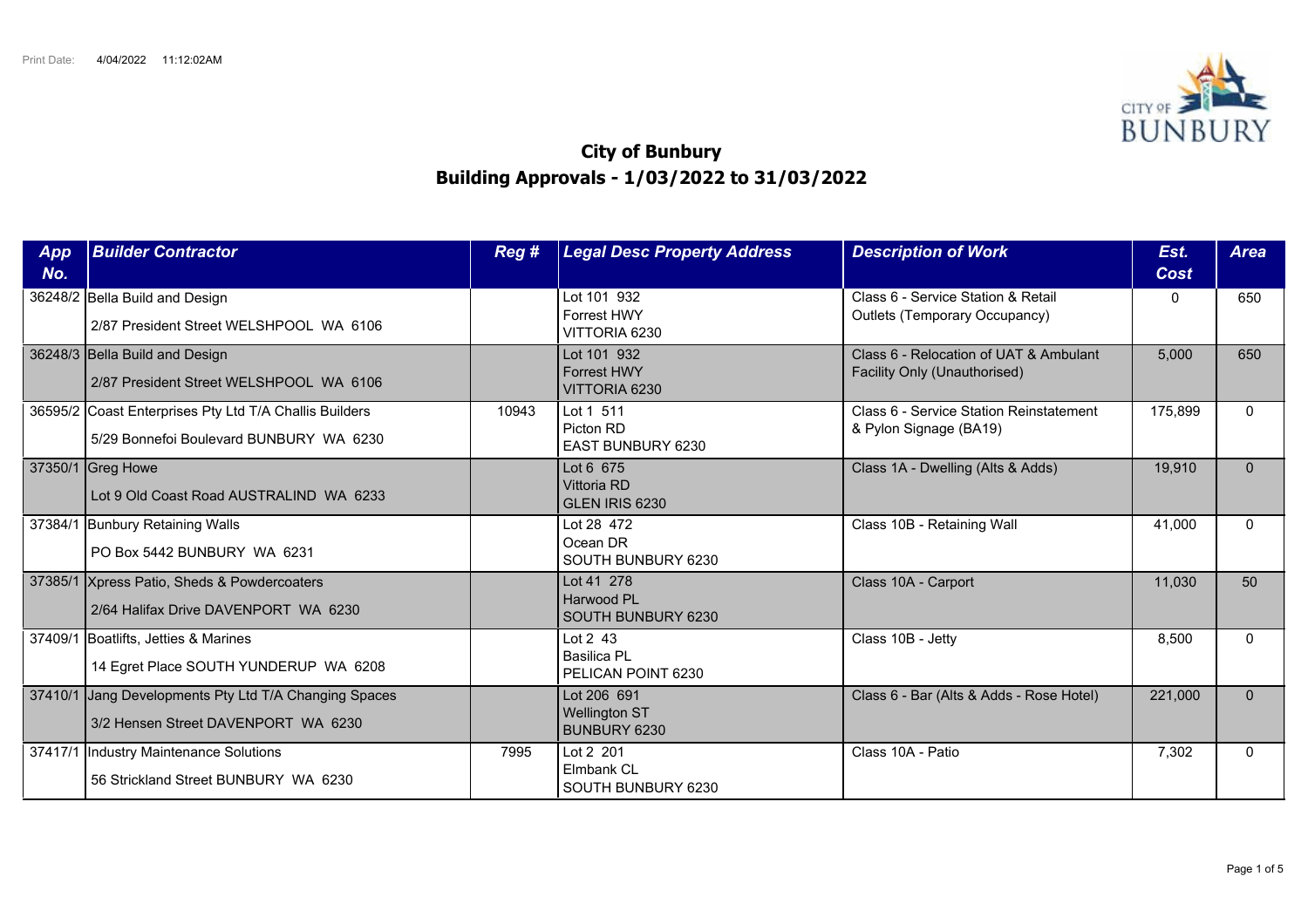| App<br>No. | <b>Builder Contractor</b>                                                                    | Reg #        | <b>Legal Desc Property Address</b>                           | <b>Description of Work</b>         | Est.<br>Cost | <b>Area</b>  |
|------------|----------------------------------------------------------------------------------------------|--------------|--------------------------------------------------------------|------------------------------------|--------------|--------------|
|            | 37419/1 BL Contracting<br>8 Regents Place COLLEGE GROVE WA 6230                              |              | Lot 2 528<br>Preston ST<br>EAST BUNBURY 6230                 | Class 10A - Patio                  | 5,995        | $\mathbf{0}$ |
|            | 37425/1 Outdoor World Bunbury<br>5 Sylvan Way DAVENPORT WA 6230                              | $\mathbf{0}$ | Lot 389 23<br>Ashrose DR<br>WITHERS 6230                     | Class 10A - Carport                | 10,800       | 38           |
|            | 37437/1 Jang Developments Pty Ltd T/A Changing Spaces<br>3/2 Hensen Street DAVENPORT WA 6230 |              | Lot 334 281<br>Haydock ST<br>BUNBURY 6230                    | Class 10A - Patio x 2              | 22,620       | 52           |
|            | 37438/1 Outdoor World Bunbury<br>5 Sylvan Way DAVENPORT WA 6230                              | $\mathbf{0}$ | Lot 1 230<br>Frankel ST<br>CAREY PARK 6230                   | Class 10A - Patio                  | 5,460        | 15           |
|            | 37445/1 M & S Sheds & Construction<br>369 Ponsettia Street TOM PRICE WA 6751                 |              | Lot 33 369<br>Larsson PL<br><b>USHER 6230</b>                | Class 10A - Shed                   | 15,000       | $\Omega$     |
|            | 37446/1 Outdoor World Bunbury<br>5 Sylvan Way DAVENPORT WA 6230                              | $\mathbf{0}$ | Lot 7 274<br>Hands AV<br>CAREY PARK 6230                     | Class 10A - Carport                | 18,900       | 86           |
|            | 37449/1 Nerida Jayne Banner<br>5 Tilley Crescent EAST BUNBURY WA 6230                        |              | Lot 49 646<br><b>Tilley CR</b><br><b>EAST BUNBURY 6230</b>   | Class 10A - Carport & Verandah     | 9,000        | $\mathbf{0}$ |
|            | 37453/1 RJ Milne Homes<br>22 Forrest Street EAST BUNBURY WA 6230                             |              | Lot 1 667<br><b>Upper ESP</b><br>BUNBURY 6230                | Class 10B - Installation of Lift   | 70,000       | $\mathbf{0}$ |
|            | 37457/1 CPR Outdoor Centre<br>67 Halifax Drive DAVENPORT WA 6230                             | $\Omega$     | Lot 32 442<br>Moore ST<br>BUNBURY 6230                       | Class 10A - Carport                | 8,064        | 39           |
|            | 37458/1 Clinton House<br>24 Kelderman Elbow EATON WA 6232                                    |              | Lot 258 87<br><b>Bunning BVD</b><br><b>EAST BUNBURY 6230</b> | Class 1A - Dwelling (Roof Re-Clad) | 15,285       | $\mathbf{0}$ |
|            | 37459/1 Cape Shades - Ermin Veurink<br>143 Kookaburra Way VASSE WA 6280                      |              | Lot 8 65<br><b>Bonnefoi BVD</b><br>BUNBURY 6230              | Class 10A - Pergola (Mash Brewery) | 18,000       | 27           |
|            | 37460/1 TKL Contractors Pty Ltd<br>PO Box 6378 SOUTH BUNBURY WA 6230                         |              | Lot 142 712<br>Winthrop AV<br>COLLEGE GROVE 6230             | Class 10B - Swimming Pool          | 27,595       | $\Omega$     |
|            | 37461/1 Jason Barnden<br>323 Old Coast Road AUSTRALIND WA 6233                               |              | Lot 127 465<br>North ST<br>EAST BUNBURY 6230                 | Class 10A - Shed                   | 32,000       | $\mathbf{0}$ |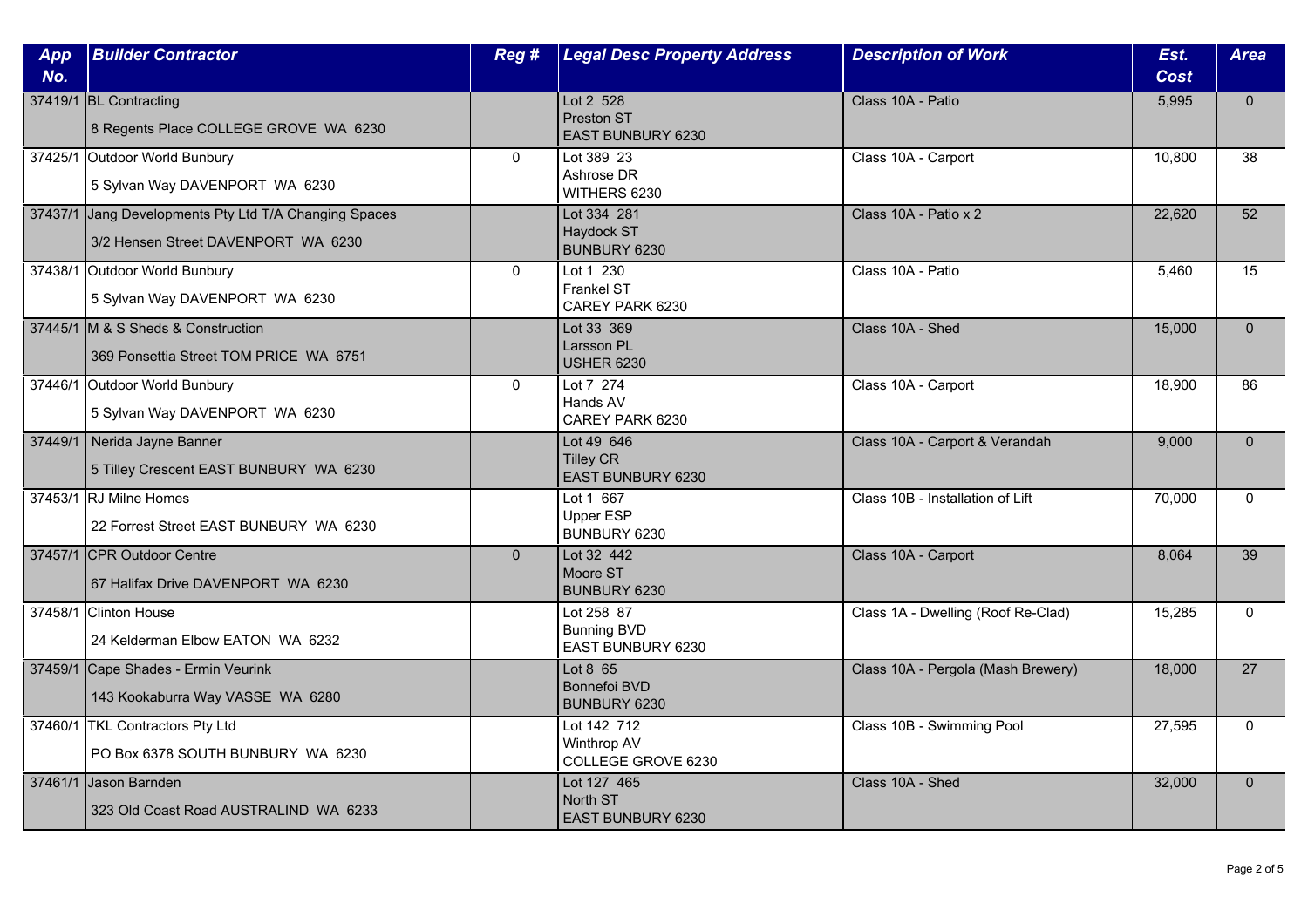| App<br>No. | <b>Builder Contractor</b>                                                                    | Reg#           | <b>Legal Desc Property Address</b>                       | <b>Description of Work</b>                                     | Est.<br>Cost | <b>Area</b>  |
|------------|----------------------------------------------------------------------------------------------|----------------|----------------------------------------------------------|----------------------------------------------------------------|--------------|--------------|
| 37468/1    | Benjamin David Deeley<br>25 Winton Street CAREY PARK WA 6230                                 |                | Lot 149 713<br>Winton ST<br>CAREY PARK 6230              | Class 10A - Shed                                               | 9,900        | 35           |
|            | 37469/1 Jang Developments Pty Ltd T/A Changing Spaces<br>3/2 Hensen Street DAVENPORT WA 6230 |                | Lot 98 460<br>Nevin CT<br>SOUTH BUNBURY 6230             | Class 10A - Shed                                               | 29.750       | $\Omega$     |
|            | 37472/1 Cameron Alexander Smith<br>1/226 Spencer Street SOUTH BUNBURY WA 6230                |                | Lot 1 1 601<br>Spencer ST<br>SOUTH BUNBURY 6230          | Class 10B - Masonry Wall                                       | 2,000        | $\mathbf{0}$ |
|            | 37475/1 Outdoor World Bunbury<br>5 Sylvan Way DAVENPORT WA 6230                              | $\overline{0}$ | Lot 159 180<br>Downing ST<br>CAREY PARK 6230             | Class 10A - Patio                                              | 8,800        | $\mathbf{0}$ |
|            | 37476/1 OCS Building Maintenance<br>PO Box 111 BELMONT WA 6984                               | 12132          | Lot 300 223<br>Forrest AV<br>SOUTH BUNBURY 6230          | Class 6 - Fire Damage Repairs (T6 &<br>T7- Bunbury City Plaza) | 313,009      | $\Omega$     |
|            | 37477/1 River Bay Pools<br><b>Address Not Supplied</b>                                       |                | Lot 52 143<br><b>Cornell CR</b><br>SOUTH BUNBURY 6230    | Class 10B - Swimming Pool                                      | 29,286       | $\Omega$     |
|            | 37479/1 Fuchs Steel Roofing<br>22 Stallard Place WITHERS WA 6230                             |                | Lot 2 202<br>Elvey PL<br><b>USHER 6230</b>               | Class 10A - Patio                                              | 8,000        | $\mathbf 0$  |
|            | 37481/1 Outdoor World Bunbury<br>5 Sylvan Way DAVENPORT WA 6230                              | $\overline{0}$ | Lot 174 242<br><b>Gerrard PL</b><br>CAREY PARK 6230      | Class 10A - Patio                                              | 6,600        | $\mathbf{0}$ |
|            | 37483/1 Jason Haddon<br>37 Wallrodt Crescent GLEN IRIS WA 6230                               |                | Lot 113 680<br><b>Wallrodt CR</b><br>GLEN IRIS 6230      | Class 1A - Dwelling (Alts & Adds)                              | 50,000       | 112          |
|            | 37484/1 Phillip Hynes<br>57 Greenwood Heights FERGUSON WA 6236                               |                | Lot 23 620<br><b>Strickland ST</b><br>SOUTH BUNBURY 6230 | Class 5 - Office (Change of Use)                               | 18,000       | $\mathbf{0}$ |
|            | 37489/1 Anthony John Merrifield<br>23 Hatfield Way MILLBRIDGE WA 6232                        |                | Lot 152 265<br>Hakea CR<br>SOUTH BUNBURY 6230            | Class 1A - Dwelling (Roof Re-Clad)                             | 15,000       | $\mathbf{0}$ |
|            | 37492/1 WA External Solutions<br>PO Box 720 BUSSELTON WA 6280                                |                | Lot 2 402<br><b>Mangles ST</b><br>SOUTH BUNBURY 6230     | Class 1A - Dwelling (Roof Re-Clad)                             | 19,624       | $\Omega$     |
|            | 37493/1 Fuchs Steel Roofing<br>22 Stallard Place WITHERS WA 6230                             |                | Lot 138 121<br>Cingalese CL<br>CAREY PARK 6230           | Class 10A - Patio & Enclosed Carport                           | 10,000       | $\mathbf{0}$ |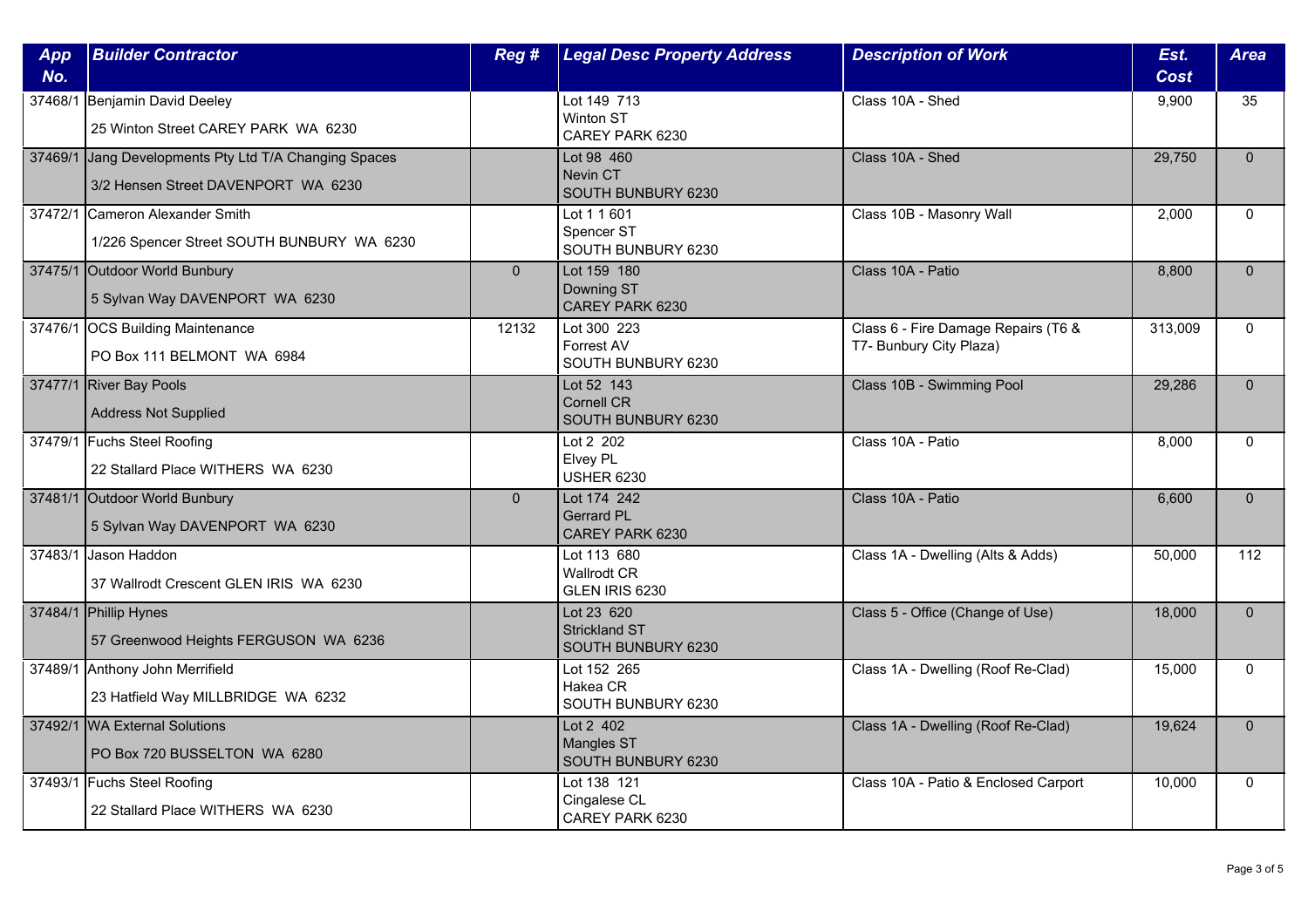| App<br>No. | <b>Builder Contractor</b>                                                           | Reg #          | <b>Legal Desc Property Address</b>                     | <b>Description of Work</b>                             | Est.<br>Cost | <b>Area</b>  |
|------------|-------------------------------------------------------------------------------------|----------------|--------------------------------------------------------|--------------------------------------------------------|--------------|--------------|
| 37494/1    | Morgan Rhys Wood                                                                    |                | Lot 76 133<br>College ROW<br>SOUTH BUNBURY 6230        | Class 10A - Patio                                      | 12,000       | $\mathbf{0}$ |
|            | 37496/1 CPR Outdoor Centre<br>67 Halifax Drive DAVENPORT WA 6230                    | $\Omega$       | Lot 201 694<br>Westwood ST<br>WITHERS 6230             | Class 10A - Shed                                       | 10,723       | $\Omega$     |
|            | 37497/1 Outdoor World Bunbury<br>5 Sylvan Way DAVENPORT WA 6230                     | $\overline{0}$ | Lot 65 902<br><b>Sanders PDE</b><br>GLEN IRIS 6230     | Class 10A - Shed                                       | 16,200       | $\Omega$     |
|            | 37500/1 Iain Stanley Brotton                                                        | 10885          | Lot 12 64<br><b>Bolton ST</b><br>SOUTH BUNBURY 6230    | Class 1A - Dwelling                                    | 220,000      | 163          |
|            | 37501/1 Clinton House<br>24 Kelderman Elbow EATON WA 6232                           |                | Lot 100 274<br>Hands AV<br>CAREY PARK 6230             | Class 1A - Dwelling (Roof Re-Clad)                     | 13,724       | $\Omega$     |
|            | 37503/1 Xpress Patio, Sheds & Powdercoaters<br>2/64 Halifax Drive DAVENPORT WA 6230 |                | Lot 9 675<br>Vittoria RD<br>GLEN IRIS 6230             | Class 10A - Patio x 2                                  | 10,720       | $\mathbf{0}$ |
|            | 37504/1 Xpress Patio, Sheds & Powdercoaters<br>2/64 Halifax Drive DAVENPORT WA 6230 |                | Lot 1 521<br>Poinciana PL<br>WITHERS 6230              | Class 10A - Carport & Patio                            | 12,000       | $\mathbf{0}$ |
|            | 37505/1 Ryans Quality Meats<br>17 Palmer Crescent DAVENPORT WA 6230                 |                | Lot 28 489<br>Palmer CR<br>DAVENPORT 6230              | Class 10B - Solar Panels Installation                  | 106,084      | $\mathbf{0}$ |
|            | 37508/1 Redink Homes South West<br>40/23-25 Casuarina Drive BUNBURY WA 6230         | 12049          | Lot 9 944<br>Lingard LP<br><b>USHER 6230</b>           | Class 1A - Dwelling (BAL-Low)                          | 272,191      | 177          |
|            | 37510/1  Industry Maintenance Solutions<br>56 Strickland Street BUNBURY WA 6230     | 7995           | Lot 71 718<br><b>Wollaston CR</b><br>EAST BUNBURY 6230 | Class 10A - Patio                                      | 3,440        | $\mathbf 0$  |
|            | 37511/1 CPR Outdoor Centre<br>67 Halifax Drive DAVENPORT WA 6230                    | $\overline{0}$ | Lot 523 191<br>Eastman AV<br><b>USHER 6230</b>         | Class 10A - Patio                                      | 8,434        | 35           |
|            | 37512/1 Jonathan Blair Dillon<br>27 Macqueen Crescent SOUTH BUNBURY WA<br>ಆಕರ್ಷ     |                | Lot 64 396<br>Macqueen CR<br>SOUTH BUNBURY 6230        | Class 1A - Dwelling Addition to Rear<br>(Unauthorised) | 17,500       | $\mathbf{0}$ |
|            | 37513/1 Redink Homes South West<br>40/23-25 Casuarina Drive BUNBURY WA 6230         | 12049          | Lot 240 31<br><b>Balgore WY</b><br>CAREY PARK 6230     | Class 1A - Dwelling                                    | 273,725      | 219          |